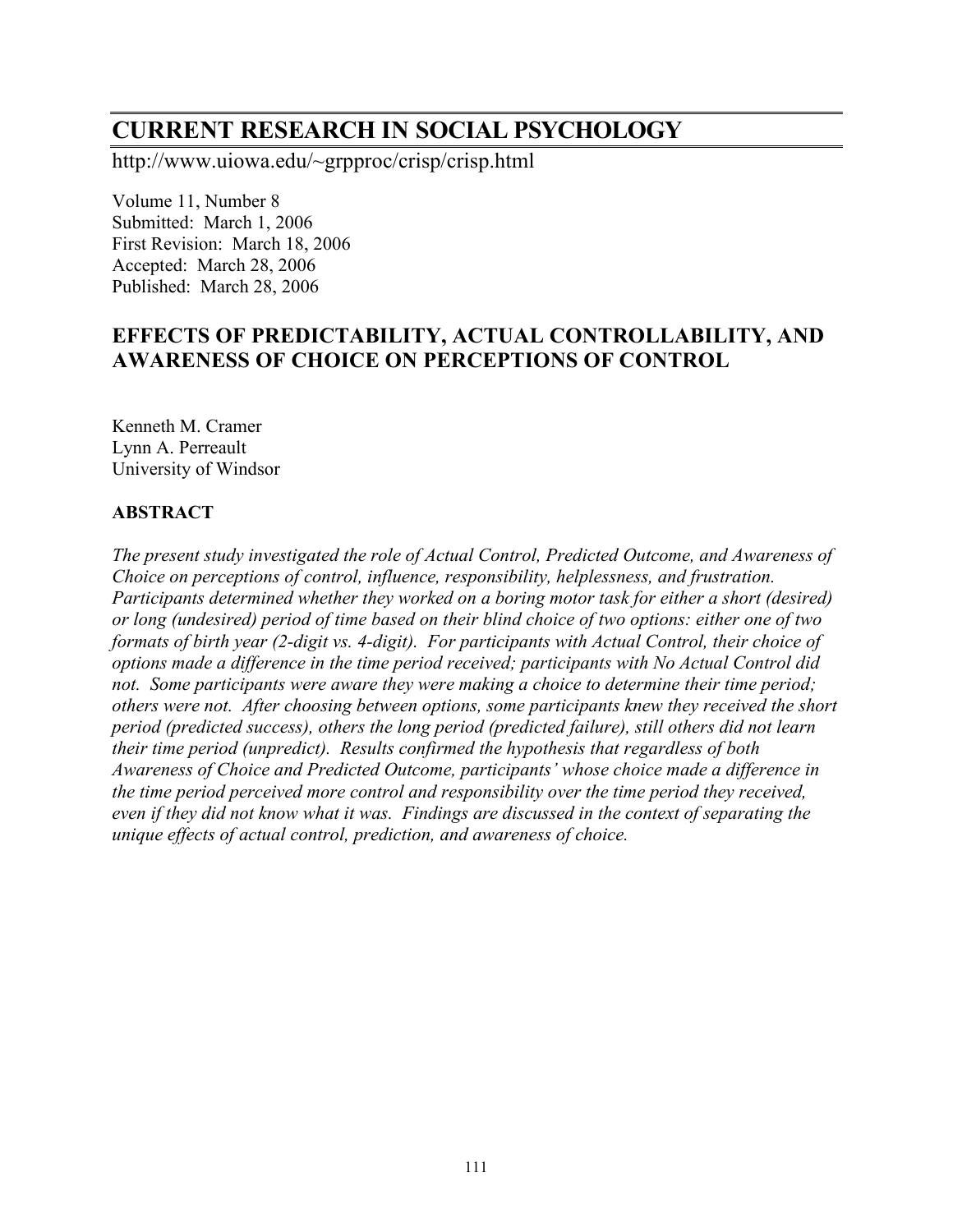# **INTRODUCTION**

Most people admit they would like more control over their own lives. That we can control important outcomes is instrumental in the development of self-esteem, fulfillment of personal goals, and reduction of stress (Baker & Stephenson, 2000a, 2000b; Elliott, Trief, & Stein, 1986; Harchik, Sherman, Sheldon, & Bannerman, 1993; Langlois, Cramer, & Mohagen, 2002; Matheny & Cupp, 1983; Mineka & Henderson, 1985; Mineka & Kihlstrom, 1978; Thompson, 1981). Conversely, the absence of control increases the likelihood of learned helplessness and general physical illness (Lin & Peterson, 1990; Peterson, Maier, & Seligman, 1993; Seligman, 1975). The present study examines the relative role of (a) outcomes we predict, (b) outcomes we actually control, and (c) outcomes we choose with regards to our perceptions of control, responsibility, influence, helplessness, and frustration with respect to those outcomes.

## **Traditional Definition of Actual Control**

Despite volumes of research espousing the benefits of greater control, debate still surrounds its definition and conceptualization. Traditional researchers (Alloy & Abramson, 1979; Peterson, 1993; Peterson et al., 1993; Seligman, 1975) indicate that actual control exists as a difference of contingencies, specifically when an outcome is more likely to occur given one response versus an alternative response. For example, we can reduce the likelihood of having a car accident by occasionally checking our rear-view mirror rather than our watch -- based on the response chosen, we can influence the likelihood of having an accident. Alloy and Abramson (1979) tested this conceptualization by varying how much control (0%, 25%, 50%, or 75%) participants had over the onset of a light by pressing or not pressing a button. As expected, participants perceived more control if they actually had more control over light onset. Mikulincer, Gerber, and Weisenberg (1992), Tang and Critelli (1990), and Vázquez (1987; see also Alloy & Abramson, 1988) report similar findings.

## **Confounding Actual Control with Prediction**

Despite its widespread acceptance, other researchers indicate that the traditional conceptualization of actual control "is confounded by predictability in that having control over a stimulus also means that it is predictable" (Schulz, 1976, p. 564). That is, individuals may perceive control over an outcome not simply because they affect the likelihood of that outcome, but because they can predict or anticipate the likelihood of that outcome (Cramer, Nickels, & Gural, 1997; Craske, Glover, & DeCola, 1995; DeCola, Rosellini, & Warren, 1988; Mineka & Henderson, 1985; Mineka & Kihlstrom, 1978; Matute, 1994; Nickels, Cramer, & Gural, 1992; Perreault, 2005; Rosellini, Warren, & DeCola, 1987; Veltman, van Zijderveld, van Dyck, Bakker, 1998; Vogeltanz & Hecker, 1999). For example, Alloy and Abramson's (1979) participants may have felt control not because pressing or not pressing a button influenced whether the light came on (i.e., actual control), but because they anticipated – through feedback – whether the light came on (i.e., prediction). Even the traditionalists recognize the existence of the prediction-control confound, indicating "these two variables are very hard to separate, for when control is present, prediction is as well" (Seligman, 1975, p. 124). Specifically, the controversy lies in the case of predictionless control, wherein people do not know the outcome of an event after they determine that event; in fact, no example can be conceptualized by the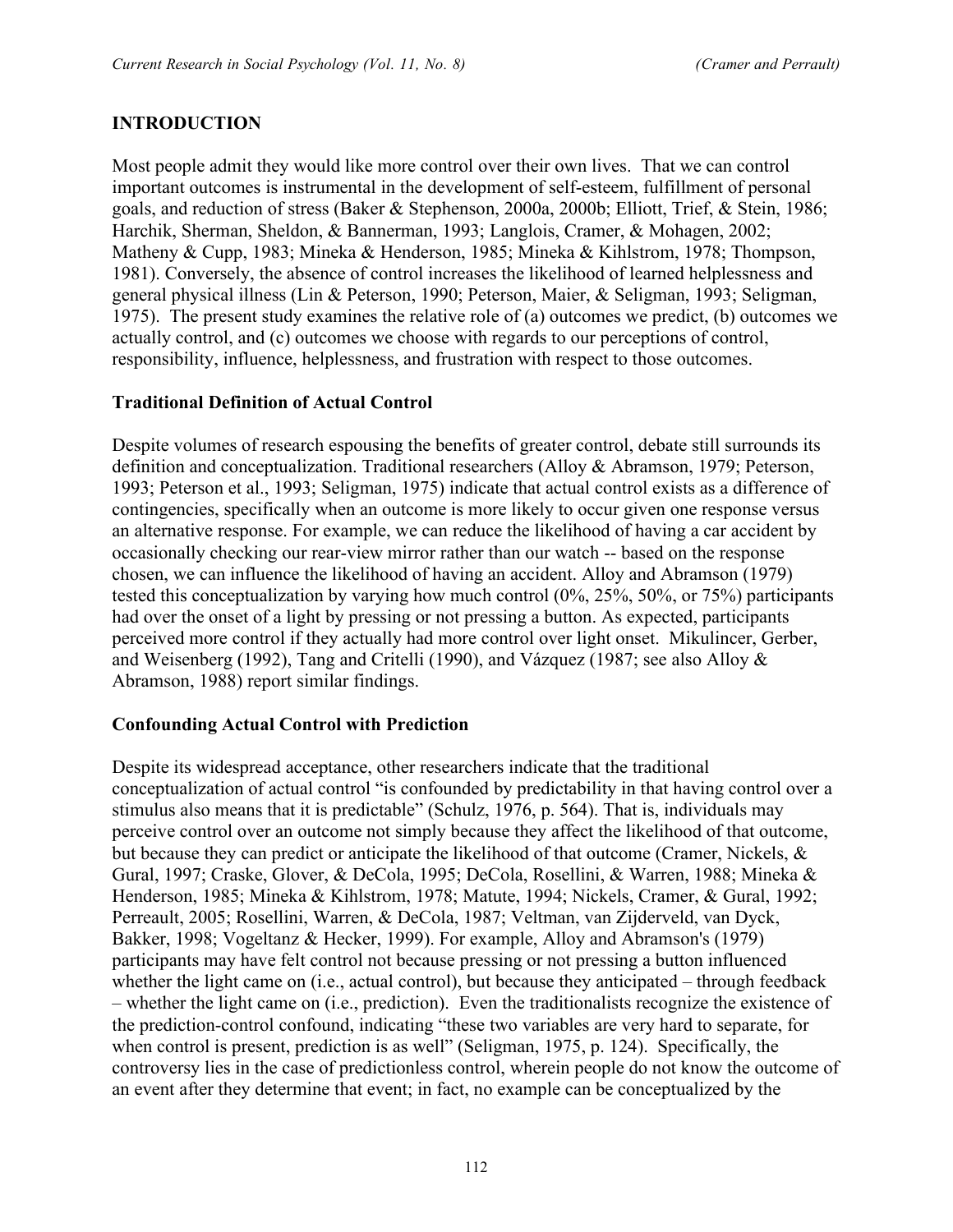traditional camp. As Tiggemann and Winefield (1987, p. 254) write, "it is not at all easy to arrange outcomes that are controllable yet unpredictable. And even if they could be arranged, it is hard to see how one could convince people that they were controlling outcomes they were unable to predict."

As a result, empirical investigations have ignored the impossible condition of predictionless control or additional confounds have clouded the interpretation (Cramer et al., 1997; Nickels et al., 1992). For instance, in the assessment of participants' ability to terminate noise, Tiggemann and Winefield (1987) assigned participants to one of four groups: Control/Predict, No-Control/Predict, No-Control/No-Predict, and No-Treatment. Whereas No-Control/No-Predict participants performed significantly worse than the others, the researchers failed to include a condition of Control/No-Predict because it was impossible to conceptualize. Although Burger and Arkin (1980) tried to cross prediction and control in a  $2 \times 2$  design, participants in their Controllable-Unpredictable condition were led to believe that if they solved an anagram problem correctly, the duration of the subsequent noise blasts would be cut in half. In fact, this group received noise blasts at random intervals and durations, regardless of anagram solution; as a result, the design was not fully crossed and remains beset by equivocal interpretation of its findings. Finally, to determine the receipt of a prize, either the participant or experimenter chose one of two coloured marbles (Wortman, 1975). Though some participants knew (before choosing) which colour of marble gave a prize, all participants knew whether or not they would receive a prize before the assessment of perceived control, again confounding actual control with prediction. Indeed, Geer and Maisel (1972) and Solomon, Holmes, and McCall (1980) also excluded the condition of predictionless control due to conceptual impossibility.

Whereas many researchers have recognized the control-prediction confound, few have offered suggestions as to its solution. In fact, some have admitted the two concepts are hopelessly intertwined (Peterson et al., 1993, p. 58): "It is not at all clear, however, that [actual] control can be reduced to prediction. Nevertheless, there are many potential interactions between [actual] control and prediction, and they will not be easy to separate." Seligman (1975, p. 128) concurred: "The problem of disentangling the effects of [actual] controllability from predictability may be next to logically impossible." However, what researchers have consistently overlooked amidst this confound is the uncertainty in explaining participants' ratings of perceived control: Is it a function of their level of actual control, their level of outcome predictability, or some combination of the two? Under the traditional conceptualization, one cannot know which.

# **Redefinition of Actual Control**

To investigate their unique effects, Nickels et al. (1992) reconceptualized control as independent from prediction: "[Actual] control is defined as making a difference in outcomes rather than as having a predictive regulation over outcomes" (p. 160). In other words, one's characteristic actions or aspects completely determine (make a difference in) the outcome received, which may or may not be realized. For example, if a child can choose either of two hands in hopes of uncovering the hand that conceals a candy, there is actual control because the child will get a different outcome (candy or no-candy) depending upon the hand chosen. Conversely, there is no actual control if both hands conceal a candy (or both conceal no candy), because the child will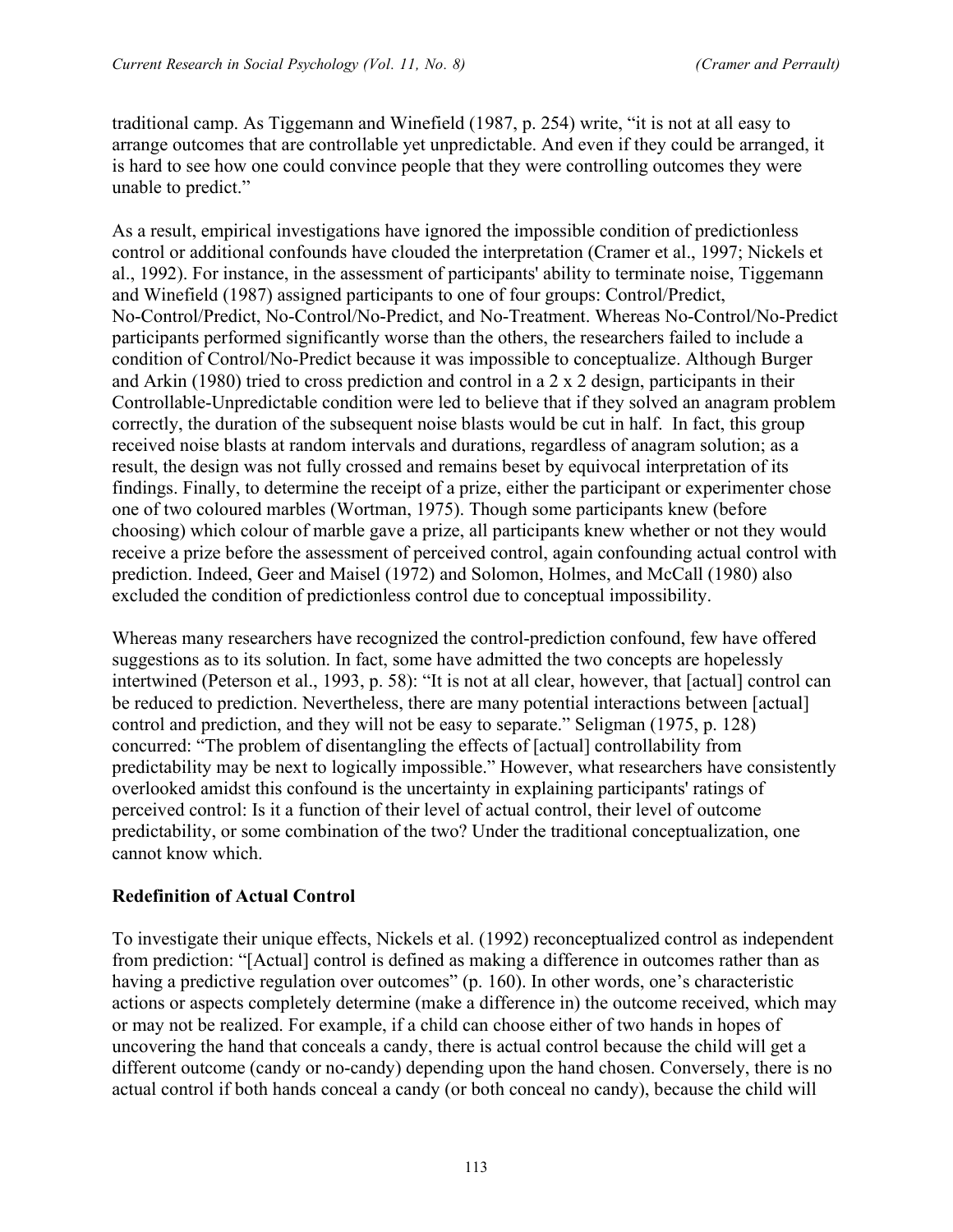get the same outcome (candy or no candy, respectively), regardless of the hand chosen. Alternatively, "prediction refers to knowing which outcome will likely occur before it occurs" (Nickels et al., 1992, p. 159). To use the above example, if the child learns the outcome of his/her choice, then there is prediction because the child can anticipate the receipt of a candy. Under the reconceptualization, the traditionally impossible condition of predictionless control becomes possible. Specifically, predictionless control exists if one hand conceals a candy and (after choosing either hand) the child does not learn the result of that choice until after the assessment of perceived control.

The following examples of predictionless control help illustrate the reconceptualization. If one orders a meal from a foreign language menu one does not understand, then one has actual control (i.e., one's choice makes a difference in the type of food that will arrive), but no prediction (i.e., one cannot anticipate exactly what food will arrive). Furthermore, suppose the buttons of a television remote have worn clean from extensive use. Although one knows that some button will change the volume and another button will change the channel, one does not know which is which (no-prediction); but one's choice of button will completely determine (actual control) the change in either the volume (desired) or the channel (undesired). Finally, suppose a student enrolls in a course taught in equivalent time slots and buildings by either an excellent or incapable professor, but does not know which professor will teach which section because the registrar's office has not yet released that information. Whereas the registrar's office knows which professor will instruct which section (prediction), the student does not (no-prediction), yet the student's choice of section completely determines the quality of course instruction received (actual control). Of course, situations of predictionless control remain uncommon because individuals typically prefer predictable to unpredictable circumstances.

But would individuals presented with controllable but unpredictable outcomes recognize it as control (Tiggemann & Winefield, 1978)? To test this hypothesis, Nickels et al. (1992, Experiment 1) instructed participants to insert one of two identical-looking plugs into a device which cycled downward to zero. Participants listened to aversive noise for the remainder of time on the cycling device. One plug produced fast cycling, the other slow cycling, and they did not know which plug produced which cycling speed. Participants were randomly assigned to one of four conditions: *Prediction/Control* participants observed the change in cycling speed after they blindly selected a plug; *Prediction/No-Control* participants observed the change in cycling speed after an experimenter-flipped coin selected a plug; *No-Prediction/Control* participants could not observe the change in cycling speed after they blindly selected a plug; *No-Prediction/No-Control* participants could not observe the change in cycling speed after an experimenter-flipped coin selected a plug. Results showed that (1) regardless of who selected the plug (i.e., actual control), participants who knew the plug cycling speed (i.e., prediction) felt more confident about the amount of time they would listen to aversive noise than participants who did not know the cycling speed (i.e., no-prediction); and (2) regardless of their knowledge of the cycling speed (i.e., prediction), participants who blindly selected the plug (i.e., control) perceived more influence over the amount of time they would listen to aversive noise than participants whose plug was selected by a coin flip (i.e., no control). Nickels et al. (1992, Experiment 2) confirmed these findings with identical experimental groups and measures of perceived control, influence, responsibility, and lack of helplessness.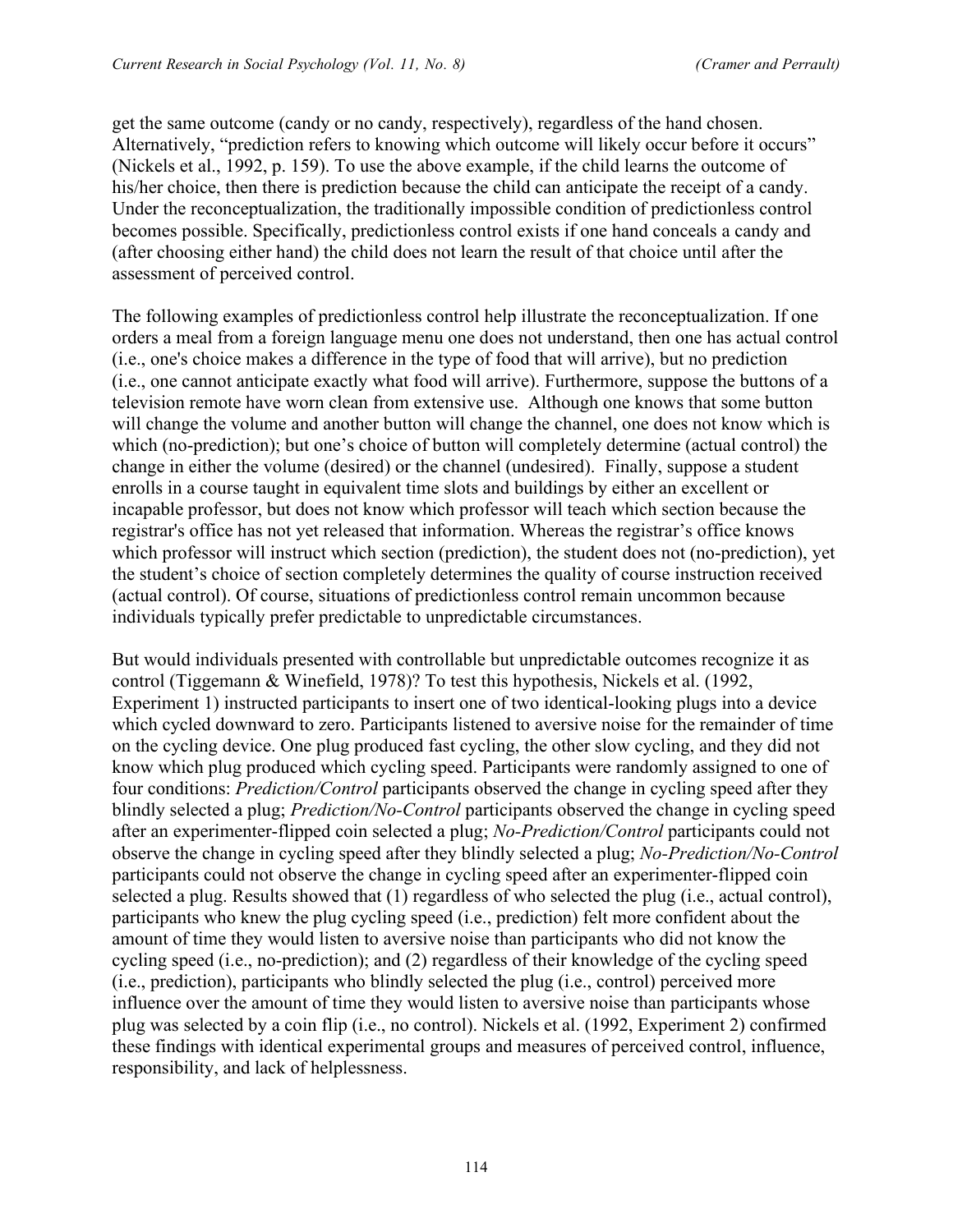## **Confounding Actual Control with Choice**

Despite theoretically and empirically separating the effects of control and prediction (Nickels et al., 1992), their manipulation of actual control was still confounded with choice, whereby participants with actual control made a choice of plug, but participants with no actual control made no choice of plug. Thus, it is unclear whether enhanced perceptions of control are due to the level of actual control (i.e., influence of cycling speed) or choice (i.e., plug selection). Illusion of control advocates (Langer, 1975; Wortman, 1975) challenge that the higher ratings of perceived controllability in actual control participants are illusory, produced by the act of choosing the plug. More recent studies support the notion that regardless of actual control, participants given a choice show better coping and personal adjustment (Burleson, Kegeles, & Lund, 1990; Harchik et al., 1993).

Furthermore, Paterson and Neufeld (1995) suggest that this confound is not simply between actual control and choice, nor between actual control and prediction, but among all three – choice influences the amount of perceived control one feels in anticipation of a stressful event. By manipulating the availability of information (prediction) about coping options in a fictitious stressful event, they examined the effects of anticipated stress and actual controllability in the selection or choice of these coping options. Results showed that choice among coping options substantially increased perceived control and reduced stress when the information about coping options was available, suggesting the simple provision of nonproductive choice leads to neither increased perceptions of control nor reduced perceptions of threat. Rather, it was the rational anticipation of the effects on situation outcome that governed participants' perceptions.

Cramer et al. (1997) tried to resolve the three-variable confound by manipulating prediction and actual control, but holding choice constant – all participants made the same number of choices. Participants were told they would listen to aversive noise for a time period determined by the positioning of cards into a card-reader. All participants chose the positioning of 24 cards into a device that briefly cycled faster (reducing the aversive noise listening time) if it detected a white (not black) square directly in front of the reader. For cards with either two white or two black squares, the choice of card position made no difference in the receipt of a time reduction (choice, but no actual control). But for cards with one white and one black square, the choice of card position indeed made a difference in the receipt of a time reduction (choice and actual control). Thus, all participants made 24 card-positioning choices.

The researcher randomly assigned participants to one of four levels of Actual Control, and one of three levels of Predicted Outcome. Actual Control was manipulated to levels of 0%, 25%, 50%, or 75%, depending upon what proportion of the 24 cards consisted of one white and one black square. Predicted Outcome was manipulated to levels of Predict/Success (participants knew they received many time reductions), Predict/Failure (participants knew they received few time reductions), or Unpredict (participants did not know how many time reductions they received). Results showed that regardless of prediction and with choice held constant, participants with no actual control (0%) reported less perceived control, responsibility, and influence, and perceived more helplessness than participants with any actual control  $(25\% \cdot 50\% \cdot \text{or } 75\%)$ , whose estimates did not significantly differ. In short, with the number of choices held constant, Cramer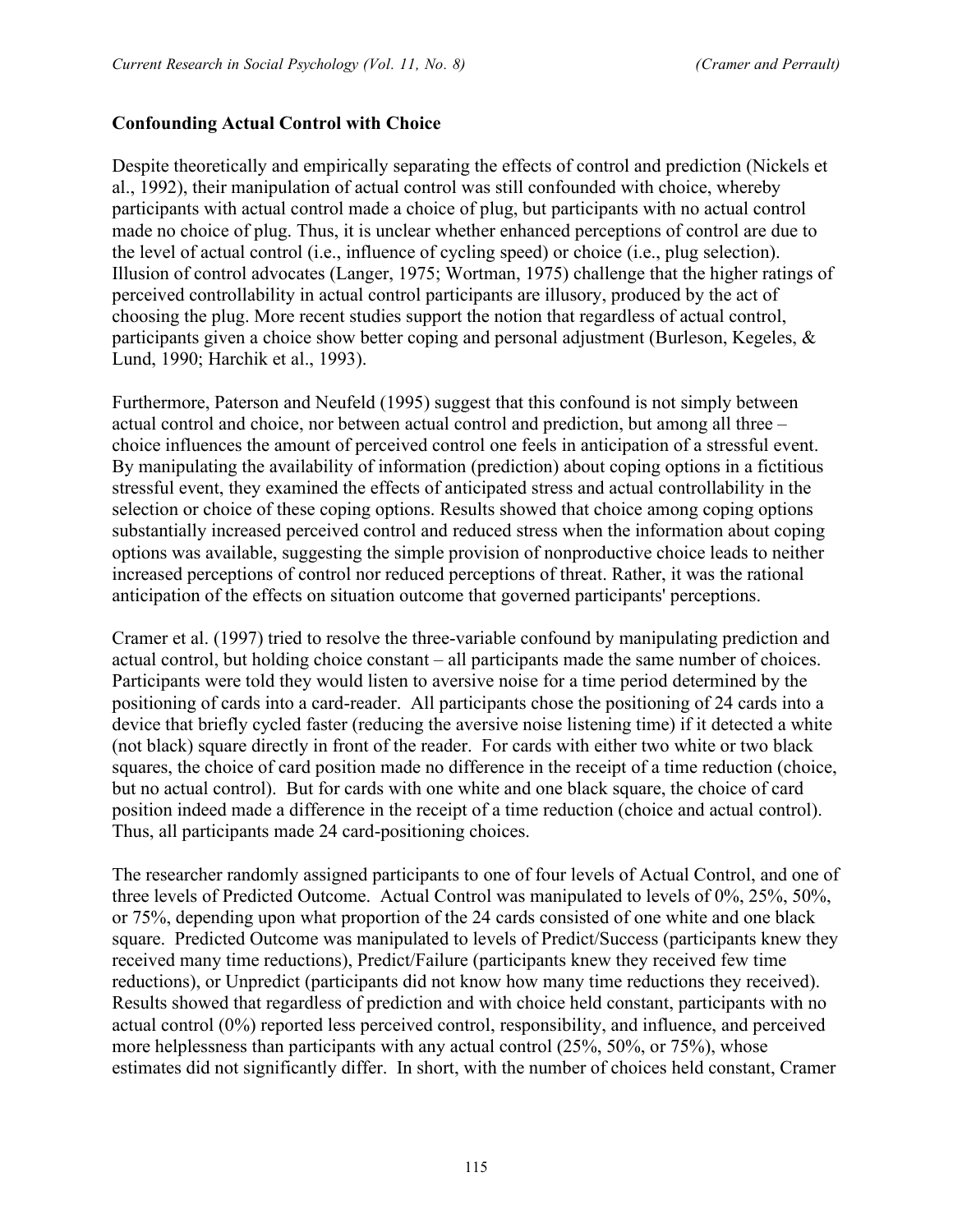et al. could at least rule out the possibility that differential number of choices led to differences in perceived control and helplessness.

In a series of studies, Langlois et al. (2002) partially separated actual control from choice. Participants performed a boring proofreading task for either a short time period (2 minutes) or long time period (20 minutes) determined by the contents of one of two envelopes, selected by themselves (choice) or by an experimenter-flipped coin (no-choice). Inside each envelope was a card upon which was written either different time periods (actual control) or the same time period (no-control). Following card selection but before learning their proofreading time, participants with both choice and actual control gave significantly higher ratings of perceived control, responsibility, and influence than participants with (a) choice but no actual control, and (b) neither choice nor actual control (whose ratings did not differ). In other words, merely giving participants a choice among options was insufficient to render significant ratings of perceived control; rather, choices must matter.

It is noteworthy that all studies ensured participants knew that a choice would render some outcome, but not which particular outcome. That is, participants were always aware of the choice made. However, one final study deserves mention because it directly challenged the idea of awareness of choice in the actual control-prediction confound. Nickels and Cramer (2005) evaluated perceptions of control in the case where participants were asked to choose between two and five options. In any given scenario, participants were given a set of letters (As, Bs, or some combination) that each represented a different length of time to perform a boring repetitive motor task. If the letters were all identical (e.g., AA, BBB), then the choice of letter made no difference in the time period received; they would get the same outcome regardless of their choice. If the letters were different (e.g., AB, BAA, AABBB), then their choice of letter made a difference in the time period received. However, whereas some participants completed the dependent measures *after* making their choice of letter (as is typically done in this research), other participants completed the dependent measures *before* making their choice of letter. Choice was consistent across groups (since all participants made one), however measures assessed *before* the choice effectively eliminated that element from perceived control ratings. As expected, results showed that (a) participants given a choice among different letters reported significantly higher perceived control than participants given a choice among identical letters, and (b) assessing perceived control either before or after participants selected their letter had no significant effect on ratings. Consequently, we are left to wonder whether individuals need to be mindful of the choices they are making to perceive control and responsibility (Langer, 1989; Langer, Blank, & Chanowitz, 1978). Granted that people's choices should be meaningful (Langlois et al., 2002), need they be fully aware they are making those choices to yield the benefits of actual control?

## **Present Study and Hypotheses**

At this point, we are prepared to ask whether a choice is required to perceive any control; presently, we aimed to vary the awareness of the ramifications of a given choice. Whereas individuals make various choices throughout their day, often this is without much regard to their outcome or even that they have made those choices (e.g., walking to the left or right around a coffee table; Langer, 1978, 1989). That is, having made a blind choice among options relatively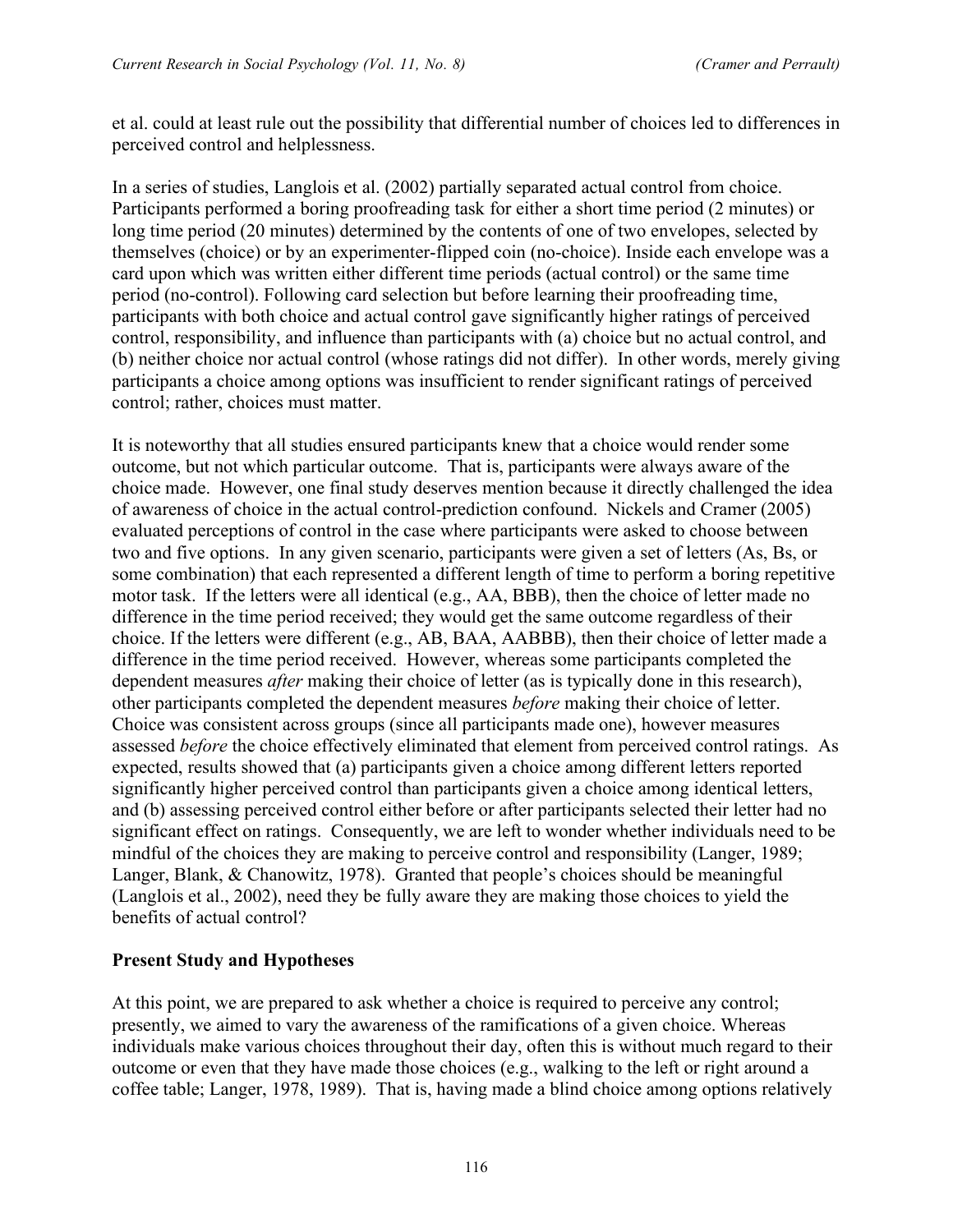mindlessly, will the present participants report enhanced feelings of perceived control, influence, responsibility, and helplessness? Based on Cramer et al. (1997), Langlois et al. (2002), and Nickels et al. (1992), we proposed two hypotheses. First, we hypothesized that (1) regardless of both the predicted outcome and awareness of choice, perceptions of control, influence, responsibility, and a lack of helplessness and frustration will be higher for individuals whose choice among options make a difference in the time period received. Secondly, participants were divided according to their awareness that a choice between options may influence the outcome of an important event. Based on this manipulation, we hypothesized that (2) perceptions of control, influence, responsibility, helplessness, and frustration will not vary by participants' awareness that their selection of options is related to the time period received.

## **METHOD**

## **Participants and Overview**

Seventy one male and 214 female undergraduates from a University of Windsor psychology class volunteered to participate for partial course credit. The average age was 21.0 years  $(SD = 4.2)$ . To decide how long they would complete a boring motor (cross-out) task, we asked participants to choose between two formats in indication of their birth year: either a 2-digit format (e.g., *'83*) or 4-digit (e.g., *'1983'*) format. Some participants knew their choice of birth year format would be relevant for their resulting time period; some participants knew that the two birth year formats would lead to different (albeit undisclosed) time periods. After making their selection, participants with prediction completed the dependent measures questionnaire after learning they would work on the motor task for a short or long time period; participants without prediction completed the questionnaire not knowing their time period.

## **Materials**

Each participant received a consent form and a 6-page  $8\frac{1}{2}$ " x 11" instruction and questionnaire booklet. The booklet contained an academic survey consisting of the following questions in this order: 1. Gender, 2. Year of birth, 3. Academic major, 4. Year in university, 5. Years remaining, 6. Number of science courses taken to date, and 7. Number of humanities courses taken to date. The five final items, while not important to the study, were included so as to disguise the relevance of the first two items.

# **Experimental Design**

Based on three independent variables, we randomly assigned participants to one of 12 groups in a 2 x 2 x 3 fully randomized between-subjects factorial design. The first 2-level independent variable, *Actual Control* (Actual Control vs. No Actual Control), denoted whether participants' choice of birth year format made a difference in how long they performed the motor task. Participants with Actual Control would know their choice would make a difference in whether they worked at the motor task for a short or long period of time; participants with No Actual Control would know their choice would not make a difference in the time period they receive. The second 2-level independent variable, *Awareness of Choice*, denoted whether participants were told before or after selecting a birth year format that this choice was relevant to the amount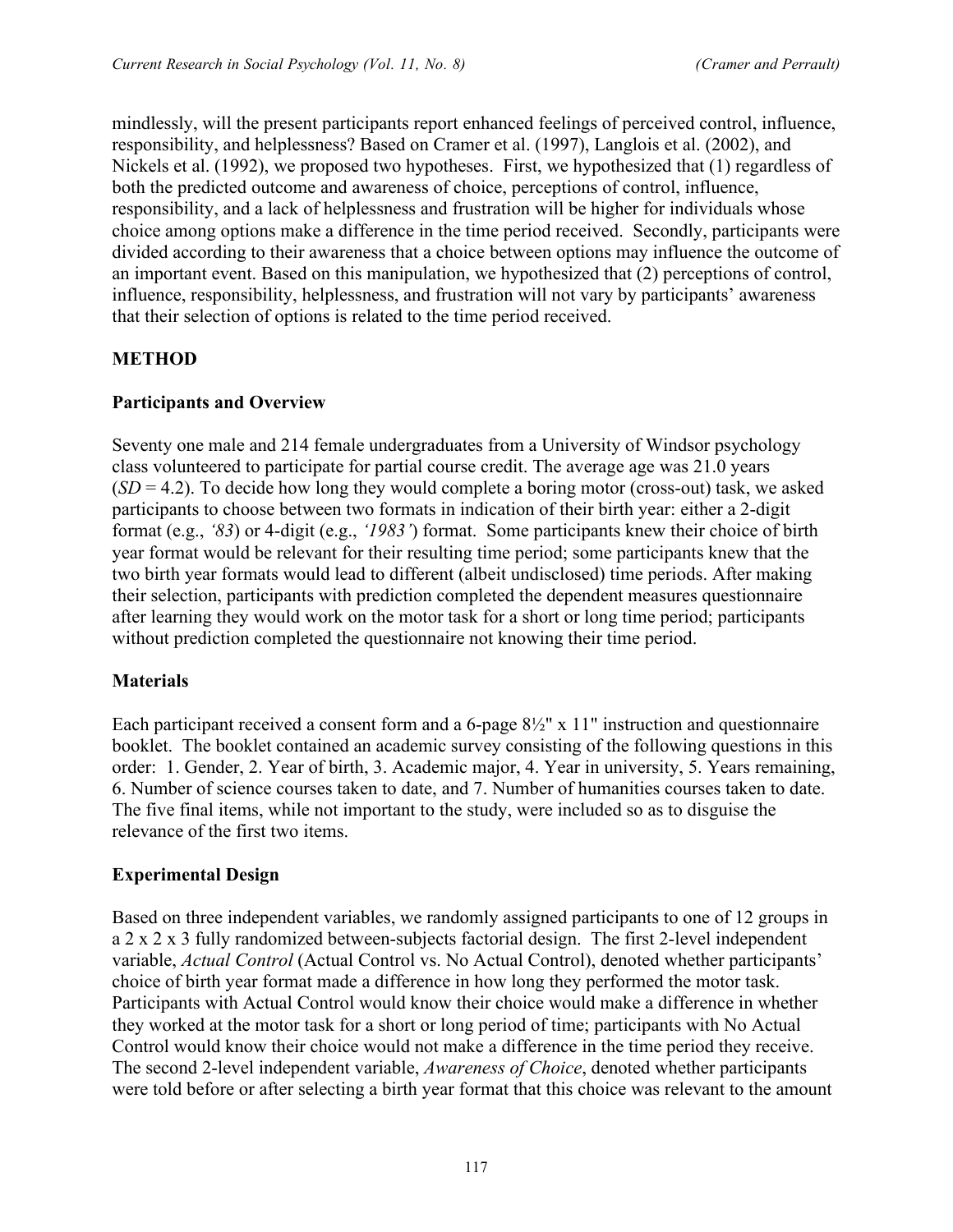of time they would perform the motor task. The third 3-level independent variable, *Predicted Outcome* (Predicted Success, Predicted Failure, Unpredict), denoted whether participants knew they would work at the motor task for a short time period (Predicted Success), for a long time period (Predicted Failure), or they did not know their time period (Unpredict).

## **Dependent Measures Questionnaire**

The questionnaire included five dependent variables which tested the experimental hypotheses (Appendix A). As tested in previous studies (Cramer et al., 1997; Langlois et al., 2002; Nickels et al., 1992), a 7-point Likert format from  $1=$  "not at all" to  $7=$  "to a great extent" assessed measures of perceived control, responsibility, influence, helplessness, and frustration (see Appendix). Past research reveals these measures to be moderately to highly intercorrelated, and offer a reasonable substitute for a global measure of perceived controllability.

# **Procedure**

Seated in a large classroom, participants each received a consent form and instruction booklet. Participants then completed a general academic survey. Participants without *Awareness of Choice* indicated their birth year using either a 2- or 4-digit format; before indicating their birth year, we told participants with *Awareness of Choice* that this choice was relevant for the motor task time period. We told participants with *Actual Control* that their choice would make a difference in the time period they receive; we informed participants without *Actual Control* that their choice would make no difference. In Predicted Success or Predicted Failure conditions we told participants about their time period before they completed the questionnaire. Participants in the Unpredict condition learned their time period after completing the questionnaire. At the conclusion of the study, we debriefed all participants about the hypotheses, procedures, and expected findings.

## **RESULTS**

We discarded participants from analysis if they failed to correctly answer any of the following three manipulation checks: 1. Were you told that birth year format *was important* in determining your time period before choosing the format? ("yes" or "no"); 2. Did your choice of birth year format *make a difference* in the time period received? ("yes" or "no"); 3. Were you *told how long*  you would complete the crossout task? ("Yes, short period"; "Yes, long period"; "No, I was not told"). We discarded ten participants from across all conditions for at least one incorrect check. Following a Bonferroni correction to prevent Type I error inflation, we used a family-wise significance level of .05 to evaluate the experimental hypotheses. Table 1 shows the overall means, standard deviations, and dependent measure intercorrelations; Table 2 divides the means by experimental condition.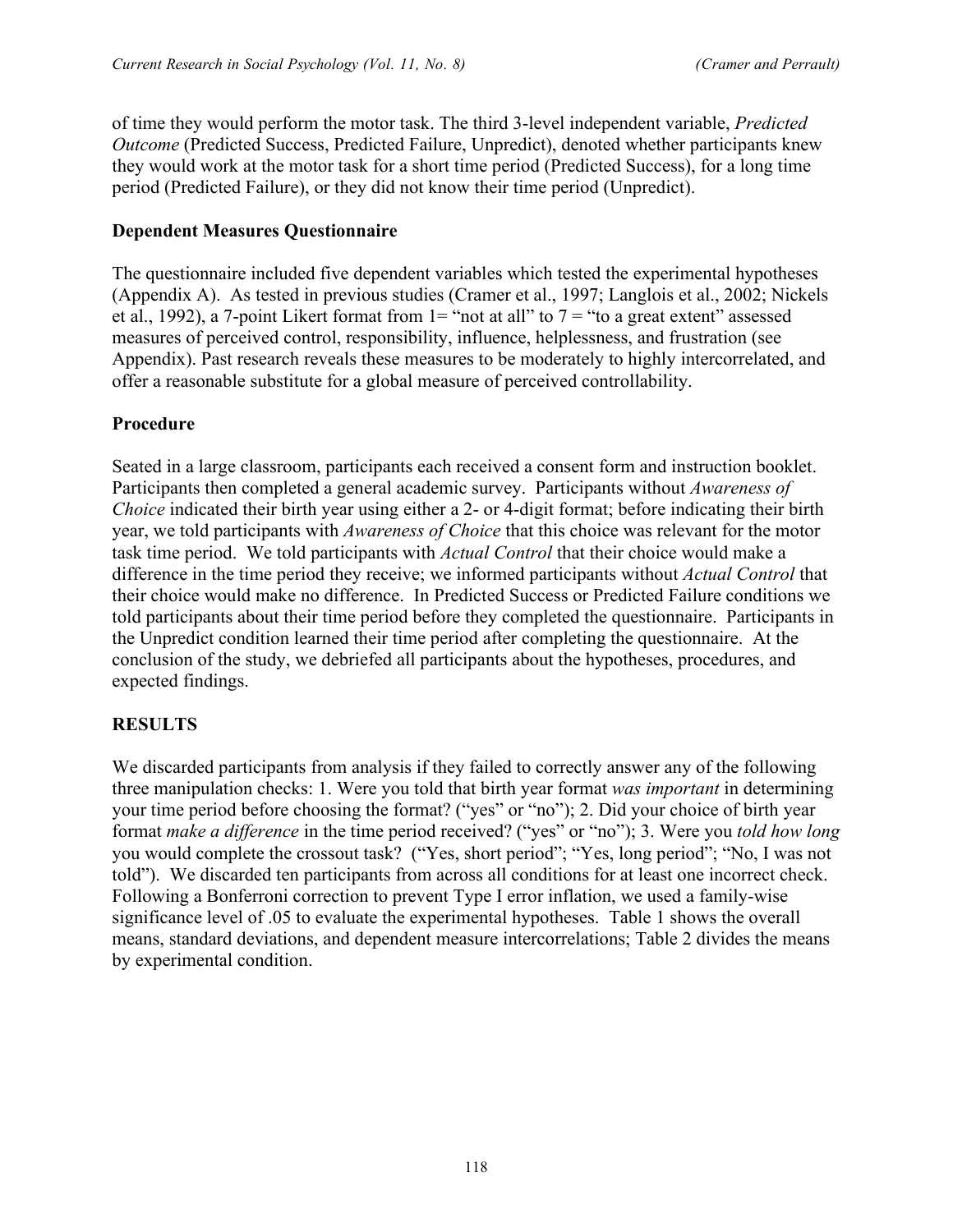| <b>Dependent</b>  | Mean | (SD)   | Control | <b>Respbl</b> | Infl    | Helpln  | Frustr |
|-------------------|------|--------|---------|---------------|---------|---------|--------|
| <b>Measure</b>    |      |        |         |               |         |         |        |
| Perceived Control | 3.16 | (1.92) | 1.000   |               |         |         |        |
| Responsibility    | 3.42 | (2.23) | $.464*$ | 1.000         |         |         |        |
| Influence         | 3.81 | (4.35) | $.170*$ | $.354*$       | 1.000   |         |        |
| Helplessness      | 4.45 | (2.24) | $-182*$ | $-187*$       | $-163*$ | 1.000   |        |
| Frustration       | 3.26 | (2.07) | .100    | .060          | $-.004$ | $.231*$ | 1.000  |

#### **Table 1: Dependent Measure Means (Standard Deviations) and Intercorrelations**

Note. \*denotes correlations significant at  $p < .01$  ( $N = 285$ ).

Because the dependent measures (perceived control, responsibility, influence, helplessness, and frustration) were moderately intercorrelated, we conducted a between-subjects factorial multivariate analysis of variance with *Actual Control, Awareness of Choice, and Predicted Outcome* as fully crossed independent variables, and. The only significant multivariate effect occurred for *Actual Control*:  $F(5, 269) = 3.467$ ,  $p = .005$ , Wilks' Lambda = .939. In support of the first hypothesis, follow-up univariate analyses of variance for the *Actual Control* main effect found significant mean differences for (a) perceived control:  $F(1, 273) = 12.18$ ,  $p < .001$ ,  $MSE = 3.578$ , Omega squared = .043 – whereby participants whose choice made a difference in time period felt more control than participants whose choice made no difference (*M*s = 3.55 and 2.78,  $SDs = 1.97$  and 1.80, respectively); and for (b) perceived responsibility,  $F(1, 273) = 11.64$ ,  $p < .001$ , *MSE* = 4.842, Omega squared = .041 – whereby participants whose choice made a difference in time period felt more responsibility than participants whose choice made no difference (*M*s = 3.89 and 2.97, *SD*s = 2.23 and 2.16, respectively).

In support of the second hypothesis, the dependent measures did not vary significantly by *Awareness of Choice* (either alone or as an interaction with other factors) at either the multivariate level ( $p = .414$ ) or univariate level (.679 >  $p s$  > .211). As a more stringent test of the null hypothesis, we utilized an equivalency test (Rogers, Howard, & Vessey, 1993), which determines whether two means are merely trivially different. Since the difference between two means is likely never to be exactly zero, a region of equivalency is created around the mean difference based on an experimenter-set equivalency interval. Two *z*-tests are conducted to see if the difference falls either to the left of the lower boundary or to the right of the upper boundary. Only the larger (more stringent) of the two *z*-tests is reported. Rejection of both *z*-tests indicates the mean difference falls within this equivalency region; that is, simultaneously to the right of the lower boundary and to the left of the upper boundary – in short, the two means are deemed only trivially different from each other and declared equivalent. Using an equivalency interval of 20%, results showed that for each of the dependent measures, the mean difference fell within the equivalency boundary  $(3.81 > z_s > 2.60, ps < .05)$ . In other words, in support of the second hypothesis, the comparison of dependent measure means for those with and without *Awareness of Choice* yielded only trivial differences.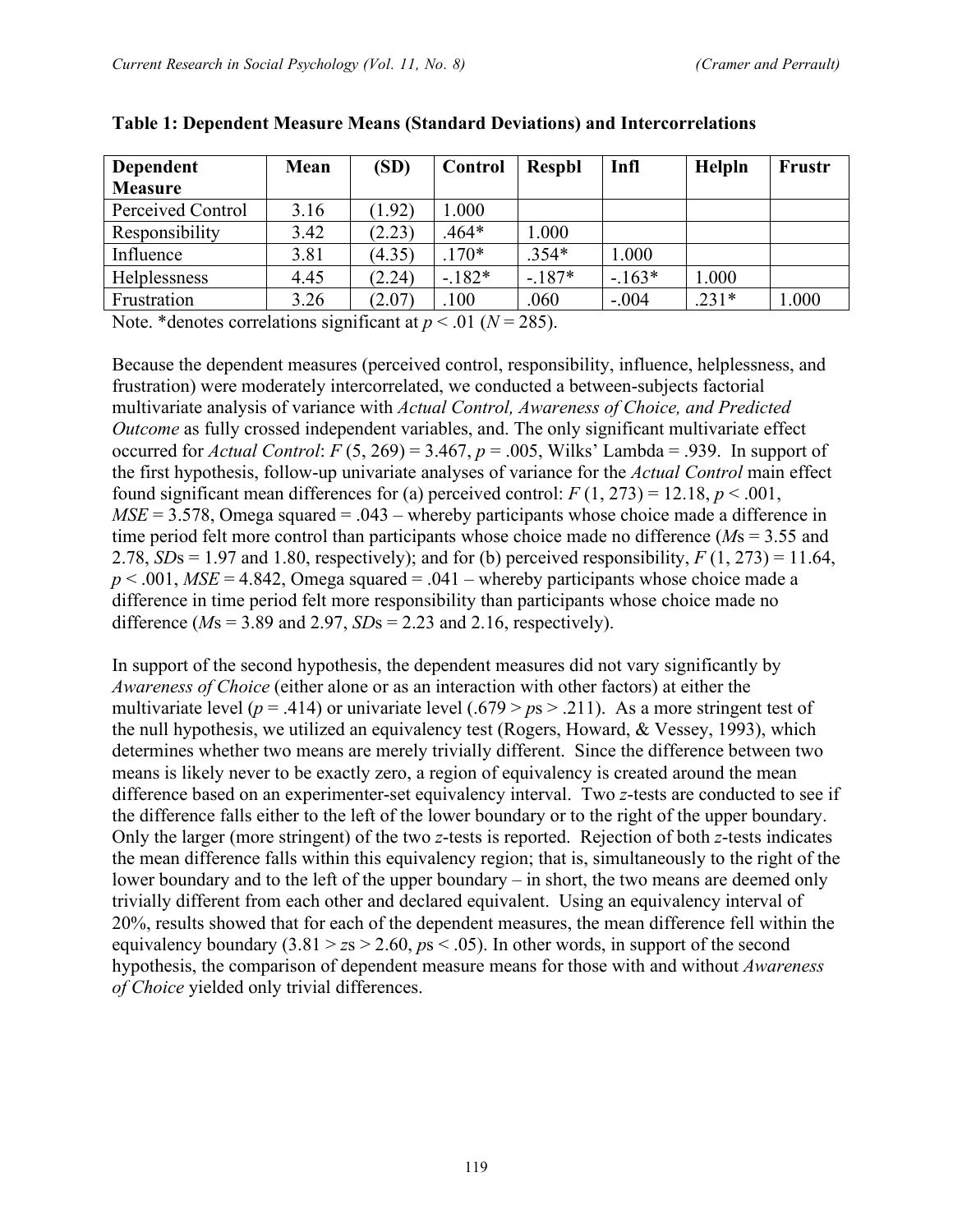| Aware            | <b>Actual</b> | Predict/       | <b>Sample</b> |         |               |        |        |               |
|------------------|---------------|----------------|---------------|---------|---------------|--------|--------|---------------|
| <b>Of Choice</b> | Control       | <b>Success</b> | <b>Size</b>   | Control | <b>Respbl</b> | Infl   | Helpln | <b>Frustr</b> |
| Aware            | Control       | <b>Success</b> | 21            | 3.24    | 3.43          | 4.19   | 4.52   | 3.48          |
|                  |               |                |               | (1.95)  | (2.31)        | (3.76) | (2.11) | (2.09)        |
| Aware            | Control       | Failure        | 24            | 4.00    | 4.04          | 4.38   | 4.13   | 3.54          |
|                  |               |                |               | (1.62)  | (2.35)        | (1.81) | (2.07) | (1.86)        |
| Aware            | Control       | Unpredict      | 22            | 3.64    | 3.41          | 3.68   | 4.41   | 3.09          |
|                  |               |                |               | (2.32)  | (2.02)        | (1.78) | (2.42) | (2.14)        |
| Aware            | No Control    | <b>Success</b> | 25            | 2.56    | 2.56          | 2.48   | 5.08   | 3.64          |
|                  |               |                |               | (1.73)  | (2.12)        | (1.61) | (2.18) | (2.06)        |
| Aware            | No Control    | Failure        | 25            | 3.36    | 3.44          | 4.00   | 4.92   | 2.76          |
|                  |               |                |               | (2.06)  | (2.06)        | (2.33) | (2.02) | (2.05)        |
| Aware            | No Control    | Unpredict      | 25            | 2.80    | 2.64          | 2.40   | 4.00   | 3.44          |
|                  |               |                |               | (1.80)  | (2.04)        | (1.96) | (2.43) | (1.89)        |
| Unaware          | Control       | <b>Success</b> | 22            | 3.77    | 4.18          | 4.82   | 4.32   | 3.73          |
|                  |               |                |               | (2.07)  | (2.30)        | (2.06) | (2.21) | (2.27)        |
| Unaware          | Control       | Failure        | 27            | 3.04    | 4.41          | 3.89   | 4.19   | 2.41          |
|                  |               |                |               | (2.14)  | (2.21)        | (2.10) | (2.35) | (1.80)        |
| Unaware          | Control       | Unpredict      | 24            | 3.67    | 3.71          | 3.12   | 3.88   | 3.33          |
|                  |               |                |               | (1.66)  | (2.20)        | (1.85) | (2.29) | (1.93)        |
| Unaware          | No Control    | <b>Success</b> | 25            | 2.64    | 3.24          | 4.00   | 4.76   | 2.92          |
|                  |               |                |               | (1.73)  | (2.59)        | (2.60) | (2.47) | (2.20)        |
| Unaware          | No Control    | Failure        | 23            | 2.70    | 3.17          | 3.74   | 4.48   | 3.04          |
|                  |               |                |               | (1.74)  | (2.17)        | (3.45) | (2.23) | (2.10)        |
| Unaware          | No Control    | Unpredict      | 22            | 2.59    | 2.77          | 5.36   | 4.68   | 3.91          |
|                  |               |                |               | (1.76)  | (1.95)        | (1.76) | (2.23) | (2.39)        |

| Table 2: Dependent Measure Means (Standard Deviations) by Condition |  |  |
|---------------------------------------------------------------------|--|--|
|                                                                     |  |  |

## **DISCUSSION**

Using a fully randomized design, the present study found support for both experimental hypotheses, with findings consistent with past investigations into Nickels' reconceptualization of actual control. We do caution the reader to appreciate that although the statistical effects are notably small (contributed in part by the sample size), they are consistent and remain typical of research in this domain. Specifically, as with Langlois et al. (2002), results showed that choices are important in yielding perceptions of control and responsibility only when they make a difference in the outcome (even if that outcome is unpredictable). That is, regardless of learning the outcome of one's choice, simply making a choice (or being aware that an important choice is being made) is insufficient. Rather, individuals must make a choice that matters in order to reap the benefits of those choices (see also Cramer et al., 1997; Langlois et al., 2002; Nickels et al., 1992; Nickels & Cramer, 2005; Perreault, 2005). Furthermore, one's awareness of choice appears to be less important than making a meaningful choice for control-related perceptions. It is curious that comparable results were not observed for perceived influence, helplessness, and frustration, although inconsistencies in the performance of these particular measures are not uncommon. Consistent patterns of results are more typical with respect to perceived control and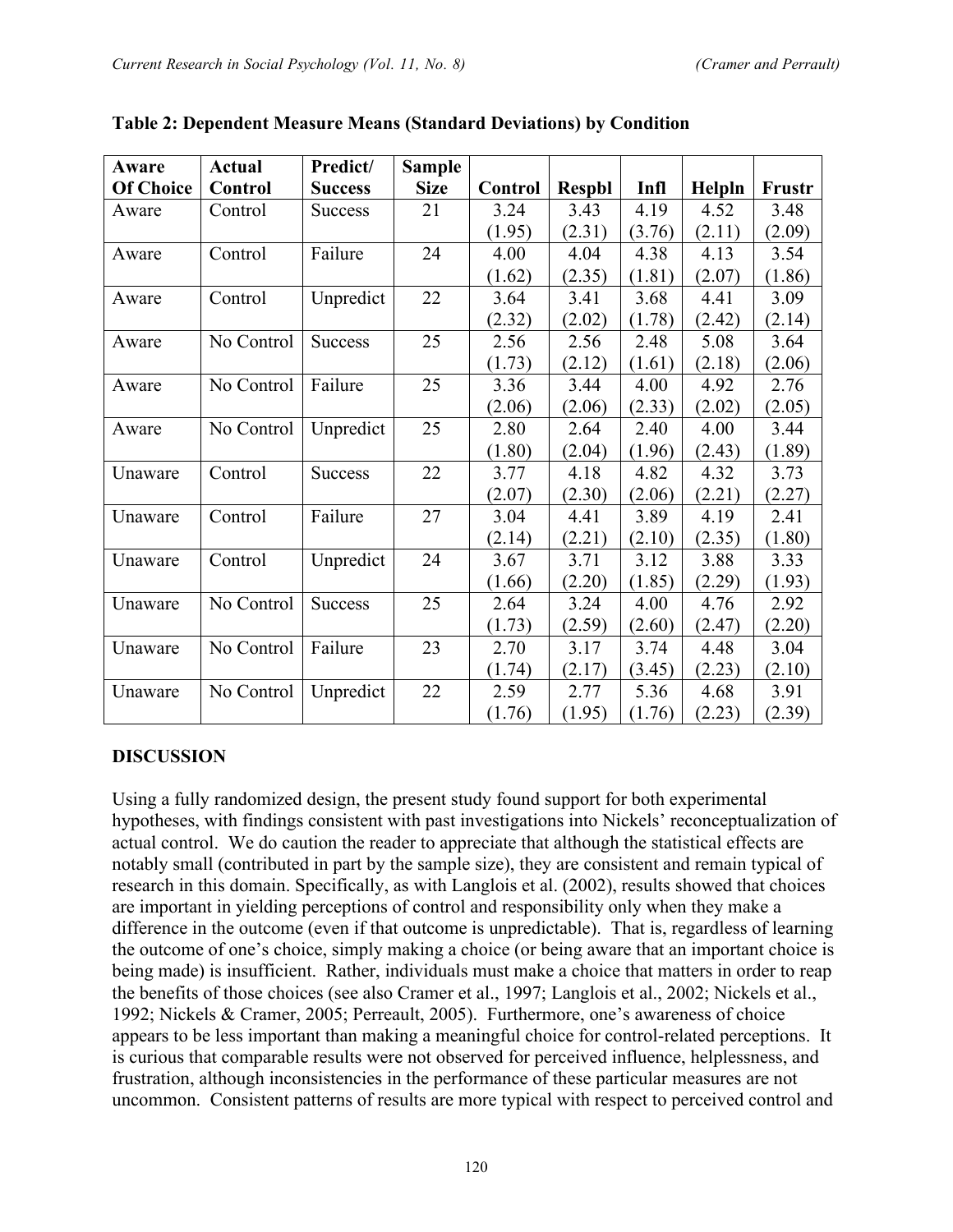responsibility. Indeed, these findings are further corroborated by Paterson and Neufeld (1995), who examined the effects of actual control and choice when coping with a stressful event. Participants who made a choice among several options had higher ratings of perceived control and reduced stress than participants who made a choice among several options but had no information. This suggests that being provided with non-productive choices will neither increase perceptions of control nor decrease perceptions of threat. Rodin et al. (1980) also report that individuals feel inadequate when they are given choices that are not meaningful. In fact, having no choice at all may be more beneficial than being presented with a meaningless choice.

In addition, despite the knowledge gained by specifically investigating the questions pertaining to awareness of choice, the fact remains that both the actual control and awareness of choice factors are still not entirely unconfounded because a choiceless control condition has yet to be examined. With choice nested in actual control, it remains impossible to determine whether actual control can exist without any choice. In response to this difficulty, it may be important to develop a model which systematically crosses two levels of actual control (i.e., actual control, and no actual control) with various levels of choice. In permitting the complete separation of choice from actual control, this type of model could serve in determining the feasibility of a choiceless control condition.

Past findings suggest the importance of considering choice as separate from actual control. For example, Cramer et al. (1997) and Langlois et al. (2002) manipulated actual control and predicted outcome while holding choice constant. Regardless of having a choice, participants without actual control felt less perceived control, responsibility, and influence; and more helplessness than those with actual control. Nickels and Cramer (2005) also manipulated actual control but held both choice and predicted outcome constant. Overall, these findings show that choice is less important than actual control in determining control-related perceptions. Nevertheless, the elusiveness of a choiceless control condition makes it impossible to know exactly how much more important actual control is compared to choice. Is choice required in order for individuals to perceive any control over the outcomes they experience? Until the unique effects of actual control and choice are completely unconfounded, the answer to this question will remain unknown (Perreault, 2005).

Future research should also consider choice variables in combination with both actual control and prediction variables. For instance, how might conditions of predictability (or unpredictability) affect individuals' feelings of control, influence, responsibility, and helplessness over different outcomes that are determined by unchosen characteristics such as gender, age, height, or ethnicity? For example, a female interviewing for a male-dominated job position may predict that she will not get the job because of her gender (Langlois et al., 2002). Similarly, a 5-foot tall athlete who tries out for a professional basketball franchise may predict that he will not make the team because of his short stature. Likewise, a horribly disfigured individual can accurately anticipate the curious stares of others. In cases such as these, it is involuntary and intrinsically-based characteristics that influence the outcome received. Indeed, many situations of choiceless control seem to be characterized by states of being (i.e., involuntarily making choices based on intrinsically-based factors) rather than conditions of doing (i.e., voluntarily making choices between extrinsically-based factors). For this reason, it seems crucial to examine the exact conditions under which choice determines our perceptions of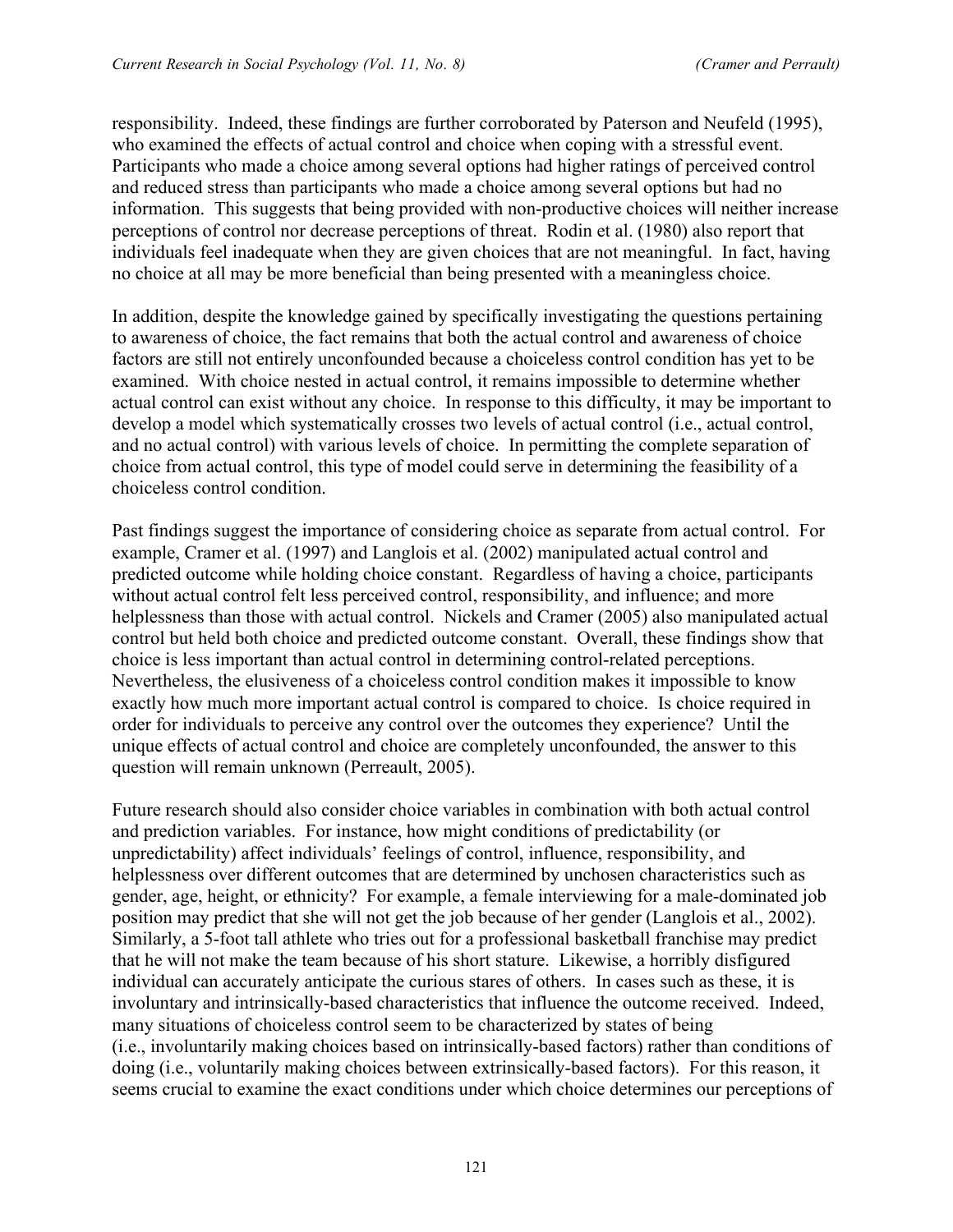control over the situations we experience. Specifically, what types of choices facilitate positive control-related perceptions? Further investigation is clearly warranted.

## **REFERENCES**

Alloy, L. B., & Abramson, L. Y. (1979). Judgment of contingency in depressed and nondepressed students: Sadder but wiser? *Journal of Experimental Psychology: General, 108,* 441-485.

Alloy, L. B., & Abramson, L. Y. (1988). Depressive realism: Four theoretical perspectives. In L. B. Alloy (Ed.), *Cognitive processes in depression* (pp. 223-265). New York: Guildford Press.

Alloy, L. B., Abramson, L. Y., & Kossman, D. (1985). The judgment of predictability in depressed and nondepressed college students. In F. R. Brush & J. B. Overmier (Eds.), *Affect, conditioning and cognition: Essays on the determinants of behaviour* (pp. 229-246). Hillsdale, NJ: Erlbaum.

Alloy, L. B., & Clements, C. M. (1992). Illusion of control: Invulnerability to negative affect and depressive symptoms after laboratory and natural stressors. *Journal of Abnormal Psychology, 101,* 234-245.

Baker, S. R., & Stephenson, D. (2000a). Prediction and control as determinants of behavioural uncertainty: Effects on task performance and heart rate reactivity. *Integrative Physiological and Behavioural Science, 35,* 235-250.

Baker, S. R., & Stephenson, D. (2000b). Uncertainty of outcomes as a component of active coping: Influence of predictability and feedback on heart rate reactivity and task performance. *Journal of Psychophysiology, 14,* 241-251.

Benassi, V. A., & Mahler, H. I. M. (1985). Contingency judgments by depressed college students: Sadder but not always wiser. *Journal of Personality and Social Psychology, 49,*  1323-1329.

Burger, J. M., & Arkin, R. M. (1980). Prediction, control, and learned helplessness. *Journal of Personality and Social Psychology, 38,* 482-491.

Burleson, J. A., Kegeles, S. S., & Lund, A. K. (1990). Effects of decisional control and work orientation on persistence in preventive health behaviour. *Health Psychology, 9,* 1-17.

Cramer, K. M., Nickels, J. B., & Gural, D. M. (1997). Uncertainty of outcomes, prediction of failure, and lack of control as factors explaining perceived helplessness. *Journal of Social Behavior and Personality, 12,* 611-630.

Craske, M. G., Glover, D., & DeCola, J. (1995). Predicted versus unpredicted panic attacks: Acute versus general distress. *Journal of Abnormal Psychology, 104,* 214-223.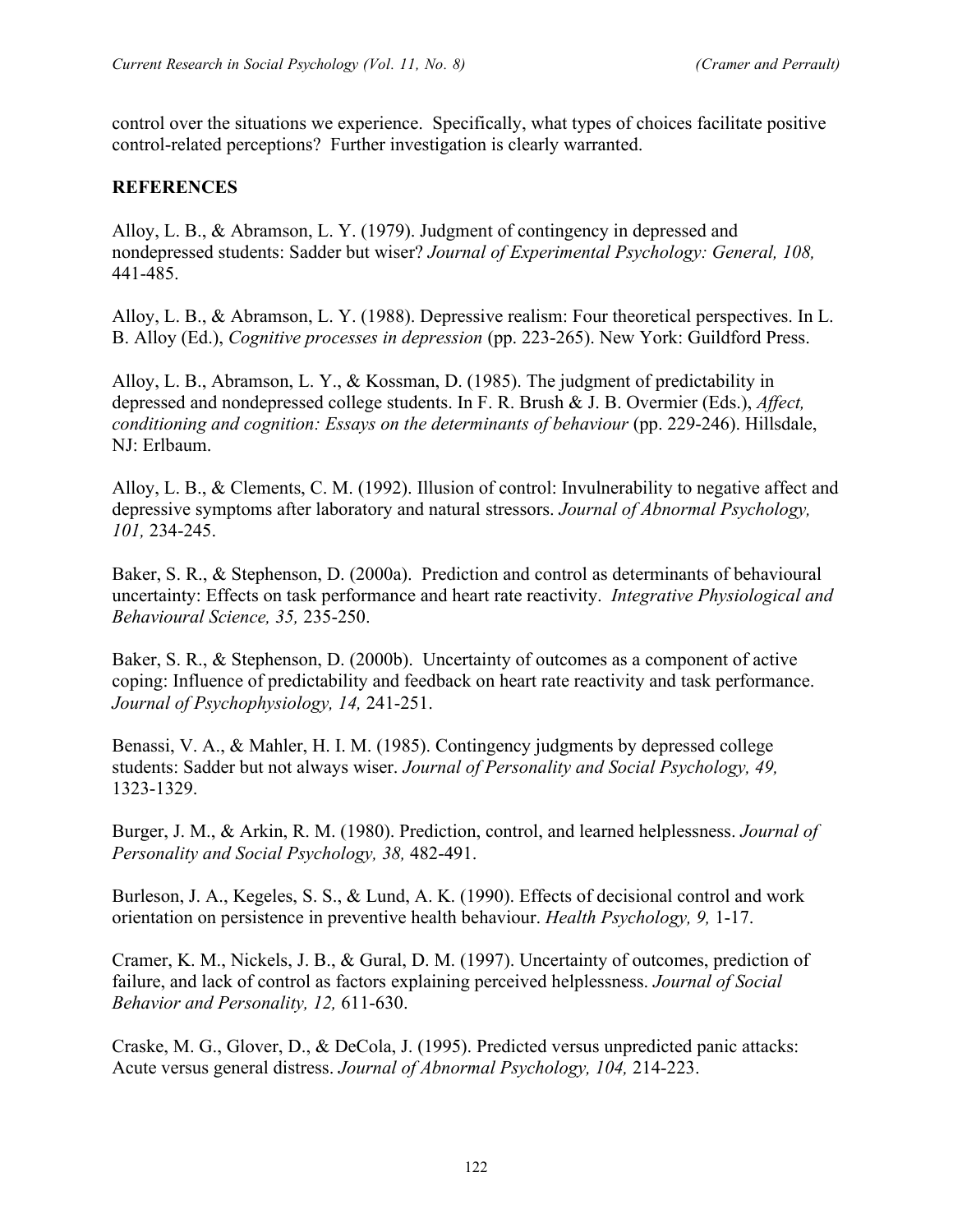DeCola, J. P., Rosellini, R. A., & Warren, D. A. (1988). A dissociation of the effects of control and prediction. *Learning and Motivation, 19,* 269-282.

Elliott, D. J., Trief, P. M., & Stein, N. (1986). Mastery, stress, and coping in marriage among chronic pain patients. *Journal of Behavioural Medicine, 9,* 549-558.

Geer, J. H., & Maisel, E. (1972). Evaluating the effects of the prediction-control confound. *Journal of Personality and Social Psychology, 23,* 314-319.

Harchik, A. E., Sherman, J. A., Sheldon, J. B., & Bannerman, D. J. (1993). Choice and control: New opportunities for people with developmental disabilities. *Annals of Clinical Psychiatry, 5,*  151-161.

Jackson, R. L., & Minor, T. R. (1988). Effects of signalling inescapable shock on subsequent escape learning: Implications for theories of coping and "learned helplessness." *Journal of Experimental Psychology: Animal Behaviour Processes, 14,* 390-400.

Jenkins, H. M., & Ward, W. C. (1965). The judgment of contingency between responses and outcomes. *Psychological Monographs, 79,* (1, Whole No. 594).

Langer, E. J. (1975). The illusion of control. *Journal of Personality and Social Psychology, 32,*  311-328.

Langer, E. J. (1989). *Mindfulness*. Reading, MA: Addison-Wesley.

Langer, E. J., Blank, A., & Chanowitz, B. (1978). The mindlessness of ostensibly thoughtful action: The role of placebic information in interpersonal interaction. *Journal of Personality and Social Psychology, 36,* 635-642.

Langlois, M. W., Cramer, K. M., & Mohagen, R. G. (2002). Delineating the unique effects of predictability, controllability, and choice in perceptions of control. *Current Research in Social Psychology, 7,* 163-181.

Lin, E. H., & Peterson, C. (1990). Pessimistic explanatory style and response to illness. *Behaviour Research and Therapy, 28,* 243-248.

Martin, D. J., Abramson, L. A., & Alloy, L. B. (1984). Illusion of control for self and others in depressed and nondepressed college students. *Journal of Personality and Social Psychology, 46,*  125-136.

Matheny, K. B., & Cupp, P. (1983). Control, desirability, and anticipation as moderating variables between life changes and illness. *Journal of Human Stress, 9,* 14-23.

Matute, H. (1994). Learned helplessness and superstitious behaviour as opposite effects of uncontrollable reinforcement in humans. *Learning and Motivation, 25,* 216-232.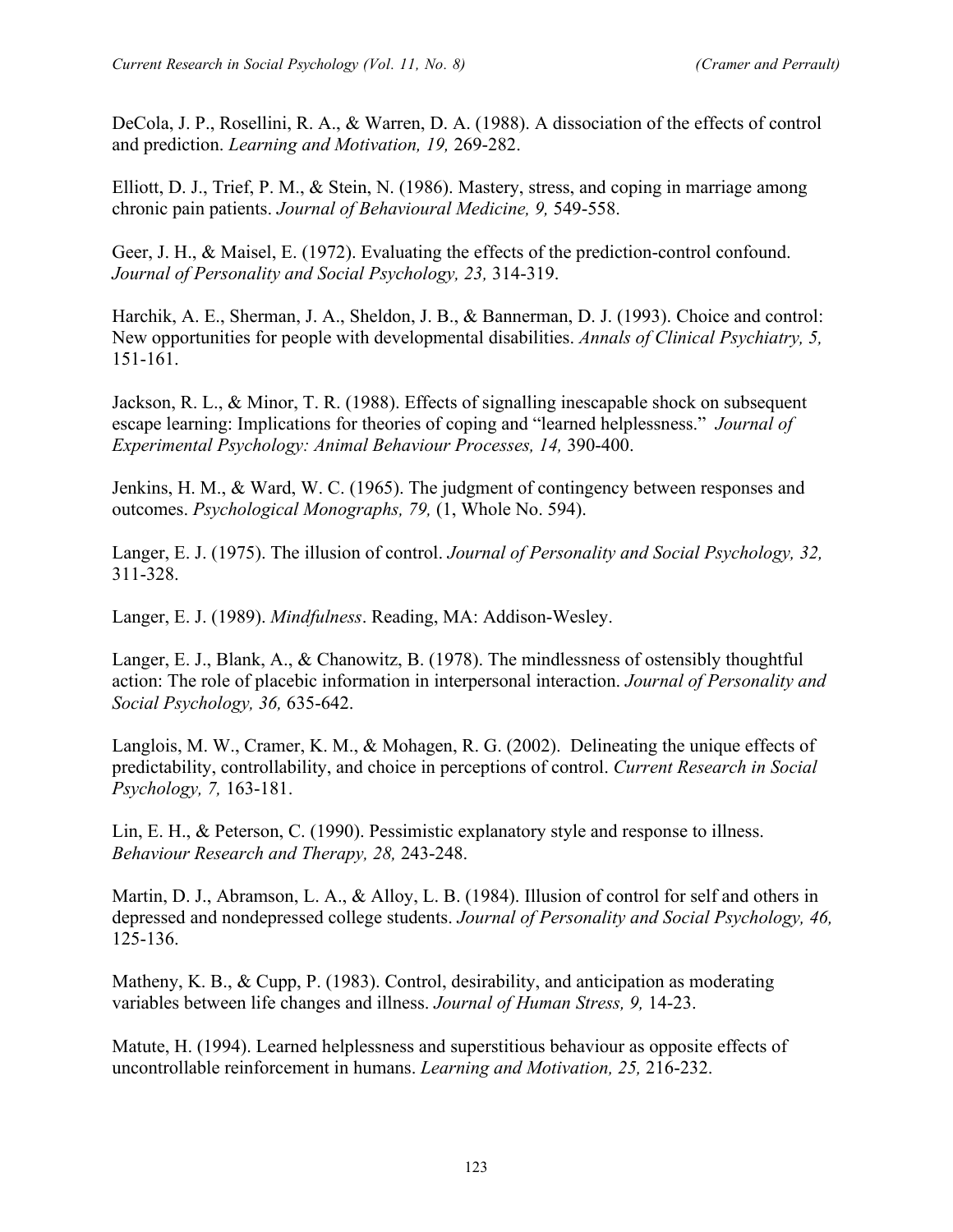Mikulincer, M., Gerber, H., & Weisenberg, M. (1990). Judgment of control and depression: The role of self-esteem threat and self-focused attention. *Cognitive Therapy and Research, 14,*  589-608.

Miller, S. M. (1979). Controllability and human stress: Method, evidence and theory. *Behaviour, Research and Therapy, 17,* 287-304.

Mineka, S., & Henderson, R. W. (1985). Controllability and predictability in acquired motivation. *Annual Review of Psychology, 36,* 495-529.

Mineka, S., & Kihlstrom, J. F. (1978). Unpredictable and uncontrollable events: A new perspective on experimental neurosis. *Journal of Abnormal Psychology, 87,* 256-271.

Nickels, J. B., & Cramer, K. M. (2005). *Perceived control in multiple option scenarios: Choiceless control and the make-a-difference metric*. Unpublished manuscript.

Nickels, J. B., Cramer, K. M., & Gural, D. M. (1992). Toward unconfounding prediction and control: Predictionless control made possible. *Canadian Journal of Behavioral Science, 24,*  156-170.

Paterson, R. J., & Neufeld, R. J. (1995). What are my options? Influences of choice availability on stress and the perception of control. *Journal of Research in Personality, 29,* 145-167.

Perreault, L. A. (2005). Perceived control, influence, responsibility, and helplessness in situations of choiceless control. (Doctoral dissertation, University of Windsor, 2005).

Peterson, C. (1993). Helpless behaviour. *Behaviour Research and Therapy, 31,* 289-295.

Peterson, C., Maier, S. F., & Seligman, M. E. P. (1993). *Learned helplessness: A theory for the age of personal control.* New York: Oxford University Press.

Rogers, J. L., Howard, K. I., & Vessey, J. T. (1993). Using significance tests to evaluate equivalence between two experimental groups. *Psychological Bulletin, 113,* 553-565.

Rosellini, R. A., Warren, D. A., & DeCola, J. P. (1987). Predictability and controllability: Differential effects upon contextual fear. *Learning and Motivation, 18,* 392-420.

Schulz, R. (1976). Effects of control and predictability on the physical and psychological well-being of the institutionalized aged. *Journal of Personality and Social Psychology, 33,*  563-573.

Seligman, M. E. P. (1975). *Helplessness: On depression, development, and death.* San Francisco: Freeman.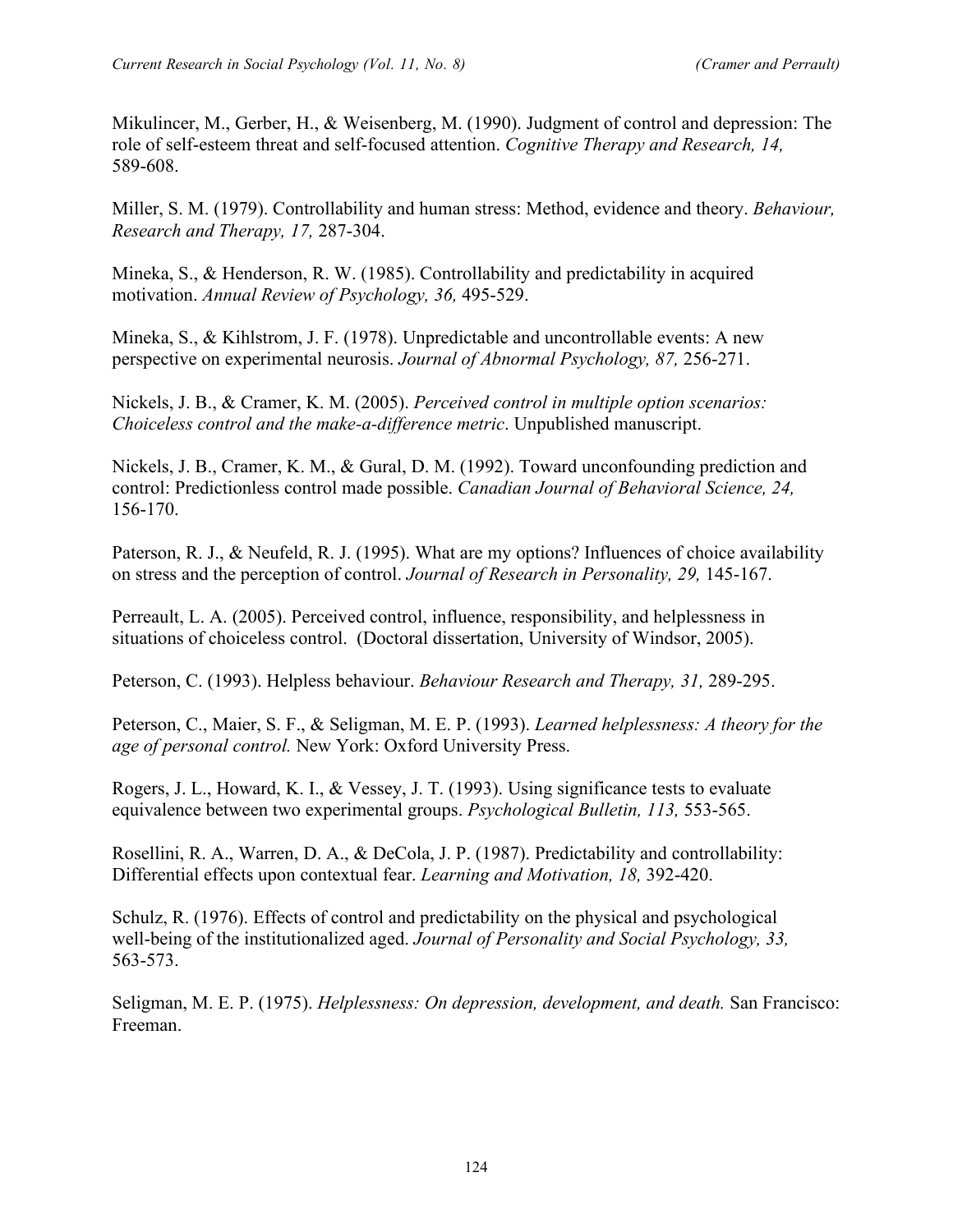Solomon, S., Holmes, D. S., & McCall, K. D. (1980). Behavioral control over aversive events: Does control that requires effort reduce anxiety and physiological arousal? *Journal of Personality and Social Psychology, 39,* 729-736.

Steptoe, A., & Appels, A. (1989). *Stress, personal control and health.* New York: Wiley.

Tang, C. S., & Critelli, J. W. (1990). Depression and judgment of control: Impact of a contingency on accuracy. *Journal of Personality, 58,* 717-727.

Thompson, S. C. (1981). Will it hurt less if I can control it? A complex answer to a simple question. *Psychological Bulletin, 90,* 89-101.

Tiggemann, M., & Winefield, A. H. (1987). Predictability and timing of self-report in learned helplessness experiments. *Personality and Social Psychology Bulletin, 13,* 253-264.

Vázquez, C. (1987). Judgment of contingency: Cognitive biases in depressed and nondepressed subjects. *Journal of Personality and Social Psychology, 52,* 419-431.

Veltman, D. J., van Zijderveld, G. A., van Dyck, R., & Bakker, A. (1998). Predictability, controllability, and fear of symptoms of anxiety in epinephrine-induced panic. *Biological Psychiatry, 44,* 1017-1026.

Vogeltanz, N. D., & Hecker, J. E. (1999). The roles of neuroticism and controllability/predictability in physiological response to aversive stimuli. *Personality and Individual Differences, 27,* 599-612.

Ward, W. C., & Jenkins, H. M. (1965). The display of information and the judgment of contingency. *Canadian Journal of Psychology, 19,* 231-241.

Wortman, C. B. (1975). Some determinants of perceived control. *Journal of Personality and Social Psychology, 31,* 282-294.

## **APPENDIX A**

1. To what extent did you control how long you perform the crossout task? (Circle one of the numbers below)

Not at all  $\begin{array}{cccc} 1 & 2 & 3 & 4 & 5 & 6 & 7 & \end{array}$  To a great extent

2. To what extent were you responsible for how long you perform the crossout task? (Circle one of the numbers below)

Not at all  $\begin{vmatrix} 1 & 2 & 3 & 4 & 5 & 6 & 7 \end{vmatrix}$  To a great extent

3. To what extent did you influence how long you perform the crossout task? (Circle one of the numbers below)